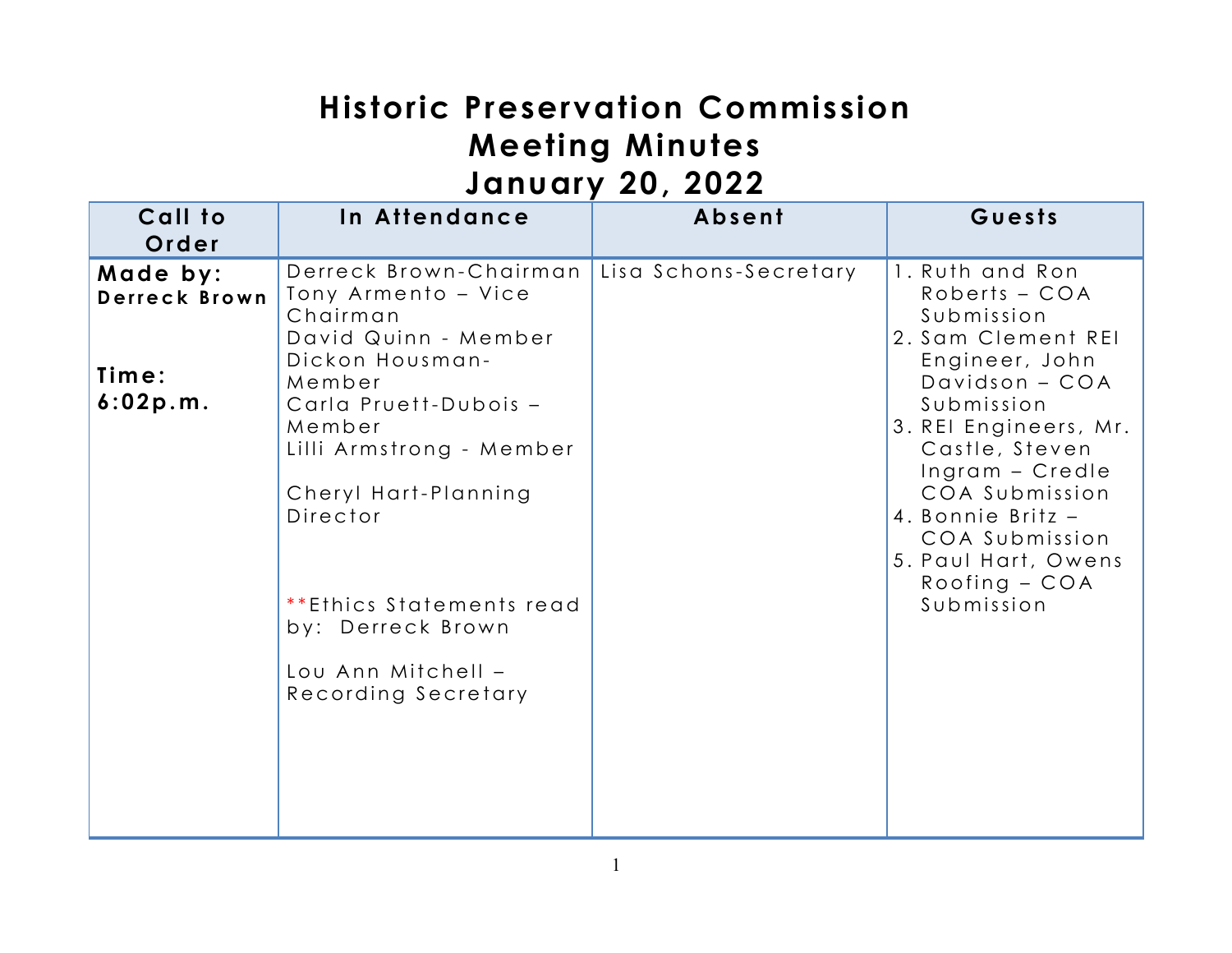| Approval<br>of Minutes | Date of<br>Minutes | <b>Motion to</b><br>Approve | 2 <sub>n d</sub> | Outcome                        |
|------------------------|--------------------|-----------------------------|------------------|--------------------------------|
|                        | 10/20/2021         | <b>Tony Armento</b>         | David Quinn      | <b>All Members</b><br>Approved |
|                        |                    |                             |                  |                                |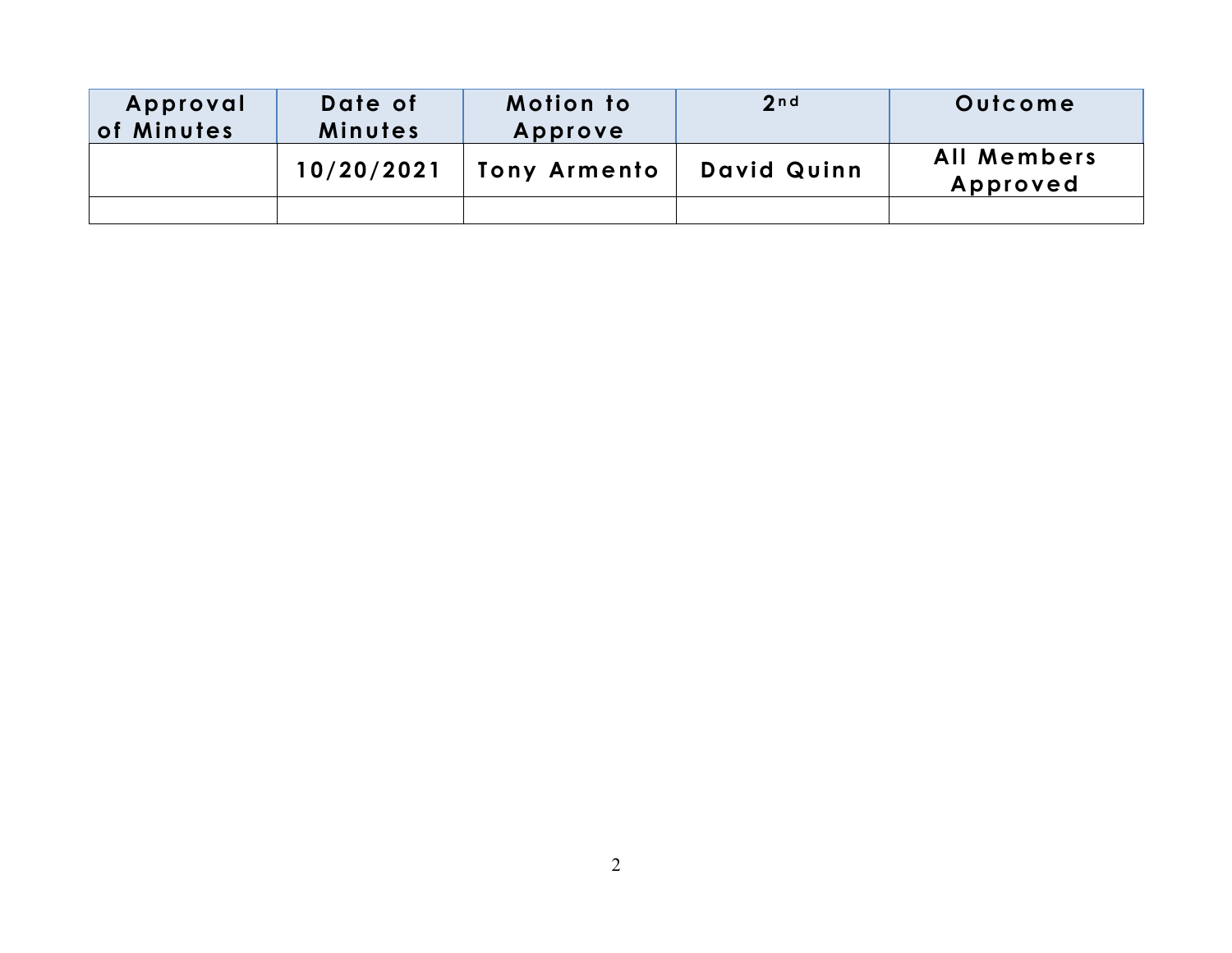| Treasury | <b>Starting Balance</b>                                                                                                                                                                                                         | <b>Expenditures since</b>             | <b>Current Balance</b>                                                                  |
|----------|---------------------------------------------------------------------------------------------------------------------------------------------------------------------------------------------------------------------------------|---------------------------------------|-----------------------------------------------------------------------------------------|
| Report   |                                                                                                                                                                                                                                 | last meeting                          |                                                                                         |
|          | Current: 1553.18<br>Includes carry over and<br>anonymous donation<br>Will adjust once new data<br>is received.<br>$$389.00*$<br>(*Special Purpose Contest fund<br>can be carried year to year)<br>No disbursements since August | $$85.00 - recording$<br>secretary fee | Current General Use<br>Balance<br>\$1467.18<br>\$389.00 for<br>remainder of the<br>year |
|          |                                                                                                                                                                                                                                 |                                       |                                                                                         |

**Summary of Approved Minor Works: N/A**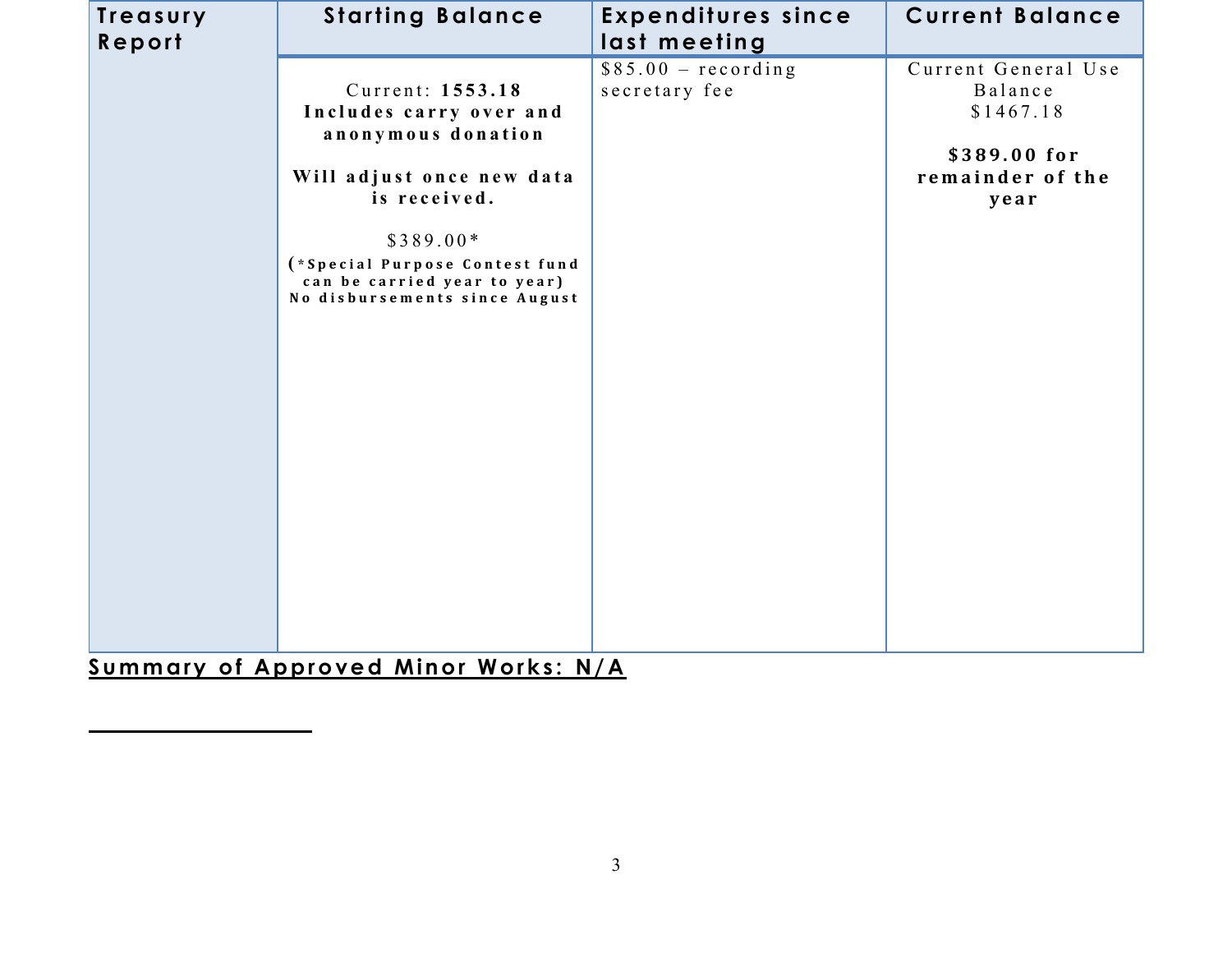# **Tony Armento provided the swearing in of the homeowners for COA p r e s e n t at io n . No c o nf lic t s w er e s t a te d.**

### **COA APPLICATION REVIEW #2: Ruth and Ron Roberts James S. Rogers House ca. Early 1904**

| <b>Property Address:</b><br>Sworn stakeholders:<br>Property type:<br>Project type:<br>HPC Conflicts of Interest declared:                                | Ron Roberts<br>None | 115 E. Front Street, Oxford NC 27565<br>Contributing Residential<br>Landscaping and concrete work                                                                                                                                                                                                                                                           |                                                                                  |                                                                                                                                                                                                                                                                      |
|----------------------------------------------------------------------------------------------------------------------------------------------------------|---------------------|-------------------------------------------------------------------------------------------------------------------------------------------------------------------------------------------------------------------------------------------------------------------------------------------------------------------------------------------------------------|----------------------------------------------------------------------------------|----------------------------------------------------------------------------------------------------------------------------------------------------------------------------------------------------------------------------------------------------------------------|
| <b>Project Description</b>                                                                                                                               |                     | <b>Factors Considered *</b>                                                                                                                                                                                                                                                                                                                                 | **                                                                               | Outcome                                                                                                                                                                                                                                                              |
| The property owner is requesting COA approval to<br>1. Remove and replace roof shingles<br>2. Remove and replace half-round gutters with like<br>gutters |                     | <b>Height of proposed Structure</b><br>Setback/placement of<br>structure<br><b>Exterior Construction</b><br><b>Materials</b><br><b>Exterior Colors</b><br><b>Architectural Details</b><br>Roof (shape/form/materials)<br>Doors/Windows/Fenestrations<br>General form and proportion<br>Appurtenant fixtures<br><b>Structural Conditions</b><br><b>Trees</b> | 1.C 2.C 3.<br>$\mathsf{C}$<br>1.C 2.C<br>3.C<br>1.C 2.C<br>3.C<br>1.C 2.C<br>3.C | 1. Tony Armento<br>made a motion<br>that the COA is<br>congruent with the<br><b>Oxford Design</b><br>Guidelines 5.100 -<br>5.105 and 5.203<br>and should<br>therefore be<br>approved.<br>It was seconded<br>by Dickon<br>Housman.<br>The HPC voted<br>unanimously to |
|                                                                                                                                                          |                     |                                                                                                                                                                                                                                                                                                                                                             |                                                                                  | approve.                                                                                                                                                                                                                                                             |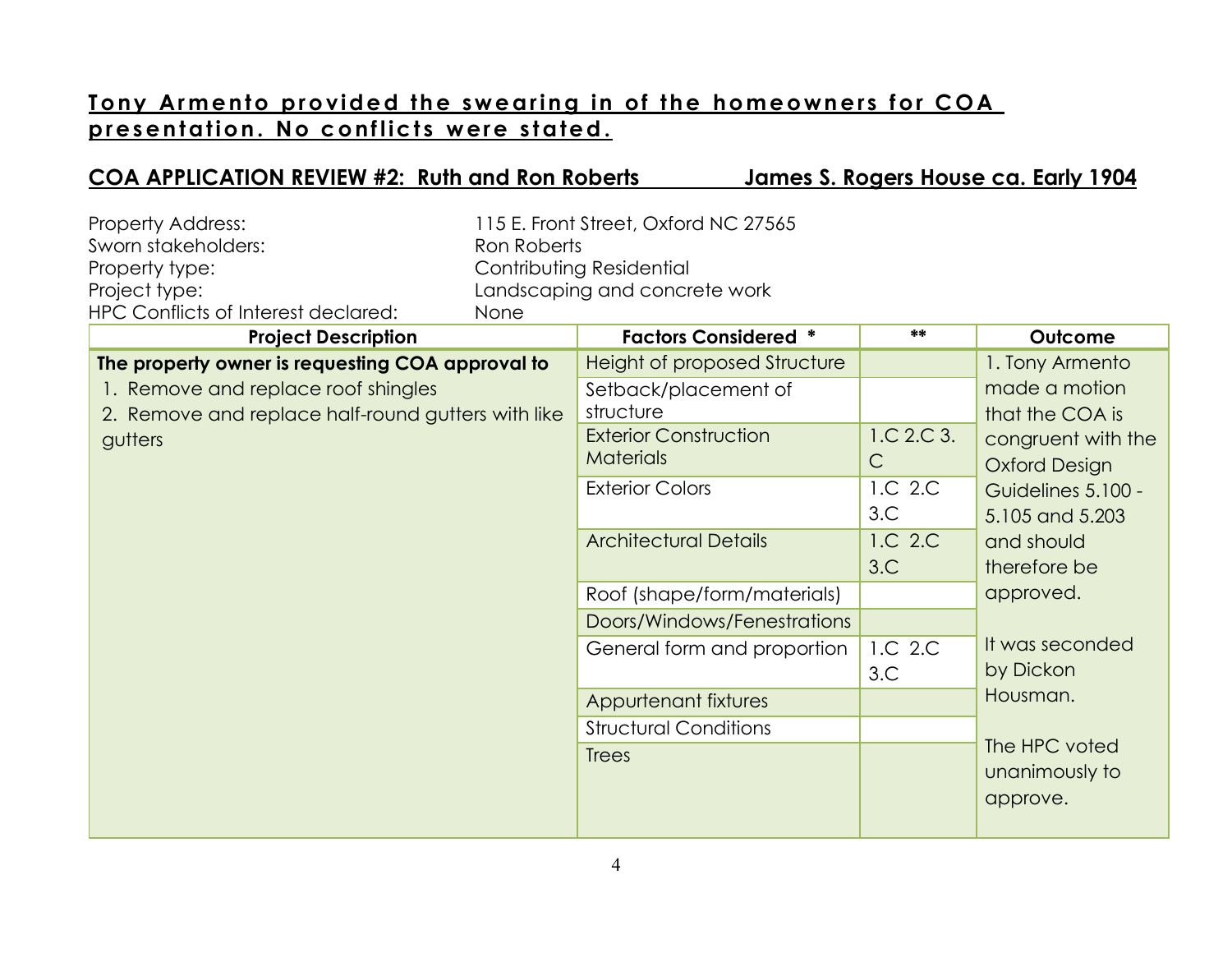- \* See attached HPC worksheet for full details of factors considered<br>\*\*  $C =$  Congruent with Historic Aspects of Historic District
- C = Congruent with Historic Aspects of Historic District NC = Not Congruent with Historic Aspects of Historic District NA = This project does not impact this factor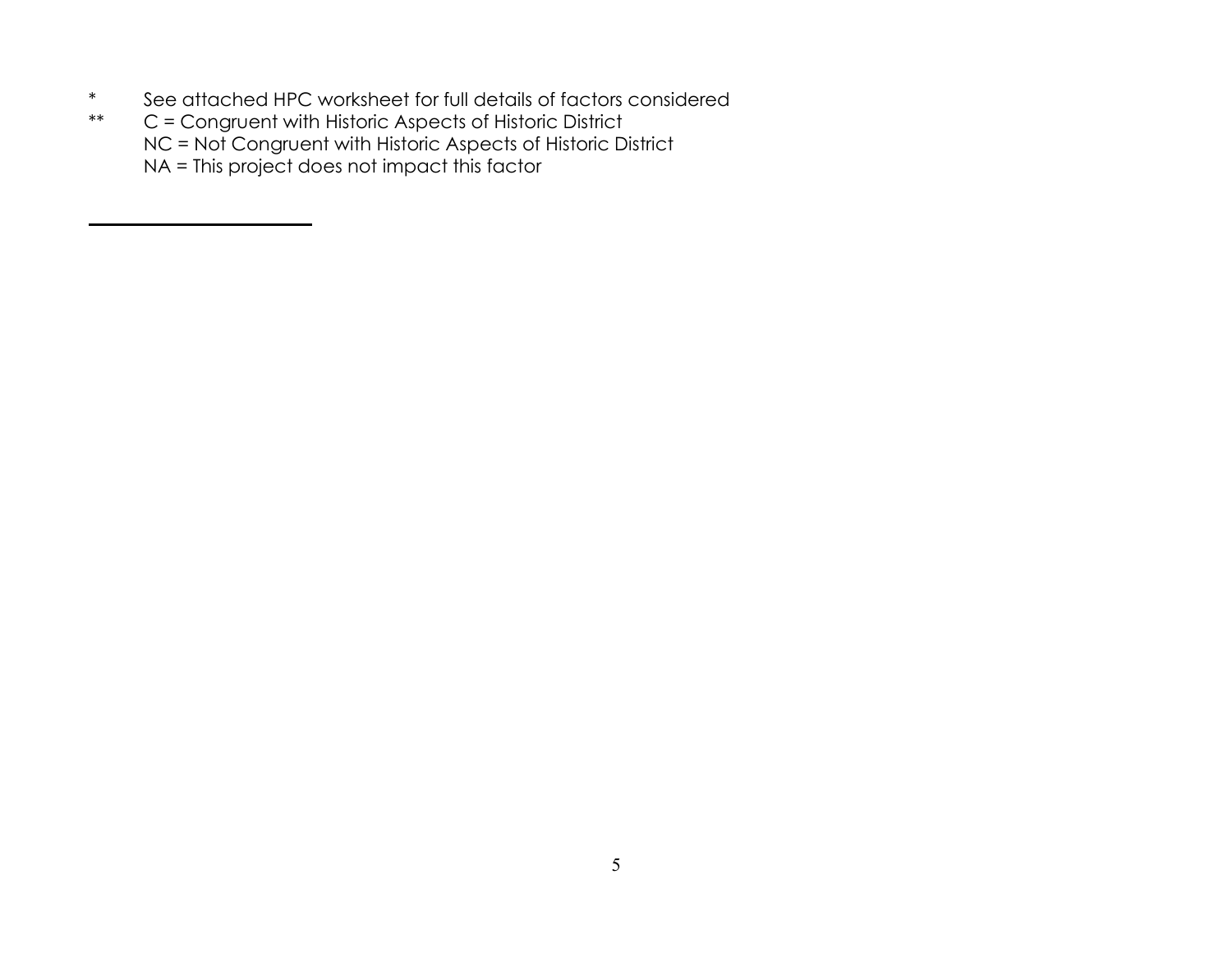## **COA APPLICATION REVIEW #1: Sam Clements Main Building ca. Early 1910**

| <b>Property Address:</b>                                                   |                  | CG Credle Elementary, 223 College St, Oxford NC 27565                     |              |                     |
|----------------------------------------------------------------------------|------------------|---------------------------------------------------------------------------|--------------|---------------------|
| Sworn stakeholders:                                                        |                  | Sam Clements and REI Engineer, John Davidson and Owens Roofing, Paul Hart |              |                     |
| Property type:                                                             |                  | Contributing Residential                                                  |              |                     |
| Project type:                                                              | Roof Replacement |                                                                           |              |                     |
| <b>HPC Conflicts of Interest declared:</b>                                 | None             |                                                                           |              |                     |
| <b>Project Description</b>                                                 |                  | <b>Factors Considered *</b>                                               | **           | Outcome             |
| The property owner is requesting COA approval to                           |                  | Height of proposed Structure                                              |              | 1. COA withdrawn.   |
| 1. Replace roof on CG Credle Elementary School                             |                  | Setback/placement of                                                      |              | Will be resubmitted |
| on adjacent buildings.                                                     |                  | structure                                                                 |              | for Feb. meeting.   |
|                                                                            |                  | <b>Exterior Construction</b>                                              | 1.C 2.C 3.   |                     |
| Updated COA to be submitted to include window                              |                  | <b>Materials</b>                                                          | $\mathsf{C}$ |                     |
| removal in order to secure a new roof and any                              |                  | <b>Exterior Colors</b>                                                    | 1.C 2.C      |                     |
| other items required for roof replacement. Will be                         |                  |                                                                           | 3.C          |                     |
| reviewed at February meeting.                                              |                  | <b>Architectural Details</b>                                              | 1.C 2.C      |                     |
|                                                                            |                  |                                                                           | 3.C          |                     |
|                                                                            |                  | Roof (shape/form/materials)                                               |              |                     |
|                                                                            |                  | Doors/Windows/Fenestrations                                               |              |                     |
|                                                                            |                  | General form and proportion                                               | 1.C 2.C      |                     |
|                                                                            |                  |                                                                           | 3.C          |                     |
|                                                                            |                  | Appurtenant fixtures                                                      |              |                     |
|                                                                            |                  | <b>Structural Conditions</b>                                              |              |                     |
|                                                                            |                  | <b>Trees</b>                                                              |              |                     |
| Coo situado de UDC unidade de fairle da distrito de factores ocupidades de |                  |                                                                           |              |                     |

- \* See attached HPC worksheet for full details of factors considered
- \*\* C = Congruent with Historic Aspects of Historic District NC = Not Congruent with Historic Aspects of Historic District NA = This project does not impact this factor

### **COA APPLICATION REVIEW #3: Bonnie Britz Cannady Family House ca. 1880s**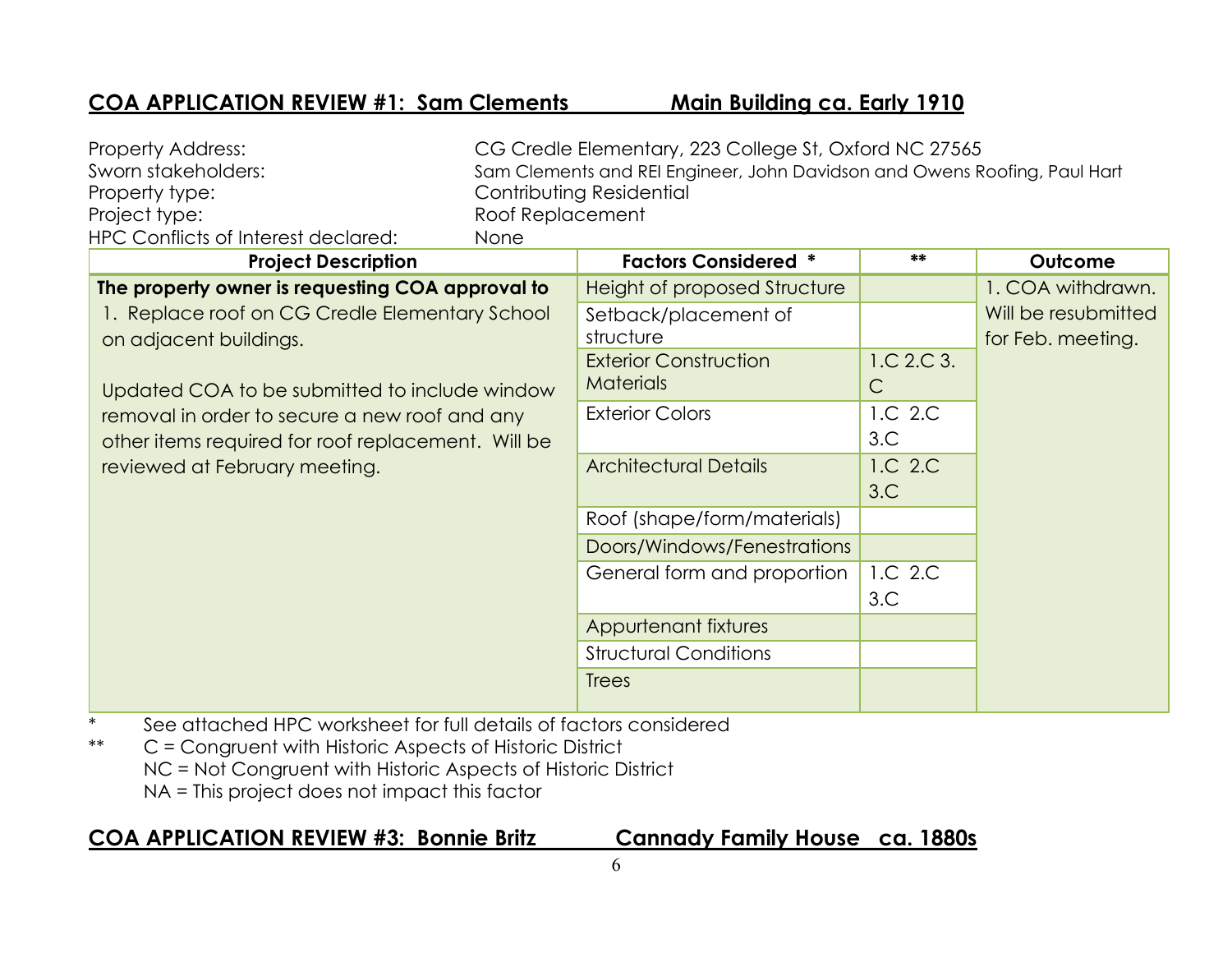| <b>Property Address:</b>            | 304 Main Street, Oxford NC 27565 |  |
|-------------------------------------|----------------------------------|--|
| Sworn stakeholders:                 | Bonnie Britz                     |  |
| Property type:                      | Contributing Residential         |  |
| Project type:                       | Replace roofing with metal       |  |
| HPC Conflicts of Interest declared: | <b>None</b>                      |  |
|                                     |                                  |  |

| <b>Project Description</b>                       | <b>Factors Considered *</b>  | **           | Outcome              |
|--------------------------------------------------|------------------------------|--------------|----------------------|
| The property owner is requesting COA approval to | Height of proposed Structure |              | 1. Dickon Housman    |
| 1. Replace all shingled areas of Main House and  | Setback/placement of         |              | made a motion        |
| ancillary building roofing with metal roofing    | structure                    |              | that the COA is      |
|                                                  | <b>Exterior Construction</b> | 1.C.2.C.3.   | congruent with the   |
|                                                  | <b>Materials</b>             | $\mathsf{C}$ | <b>Oxford Design</b> |
|                                                  | <b>Exterior Colors</b>       | 1.C 2.C      | Guidelines 5.100,    |
|                                                  |                              | 3.C          | 5.104, 5.106 and     |
|                                                  | <b>Architectural Details</b> | 1.C 2.C      | should therefore     |
|                                                  |                              | 3.C          | be approved.         |
|                                                  | Roof (shape/form/materials)  |              |                      |
|                                                  | Doors/Windows/Fenestrations  |              | It was seconded      |
|                                                  | General form and proportion  | 1.C 2.C      | by Carla Pruett-     |
|                                                  |                              | 3.C          | Dubois.              |
|                                                  | Appurtenant fixtures         |              |                      |
|                                                  | <b>Structural Conditions</b> |              | The HPC voted        |
|                                                  | <b>Trees</b>                 |              | unanimously to       |
|                                                  |                              |              | approve.             |
|                                                  |                              |              |                      |
|                                                  |                              |              |                      |
|                                                  |                              |              |                      |
|                                                  |                              |              |                      |

\* See attached HPC worksheet for full details of factors considered<br>\*\*  $C =$  Congruent with Historic Aspects of Historic District

C = Congruent with Historic Aspects of Historic District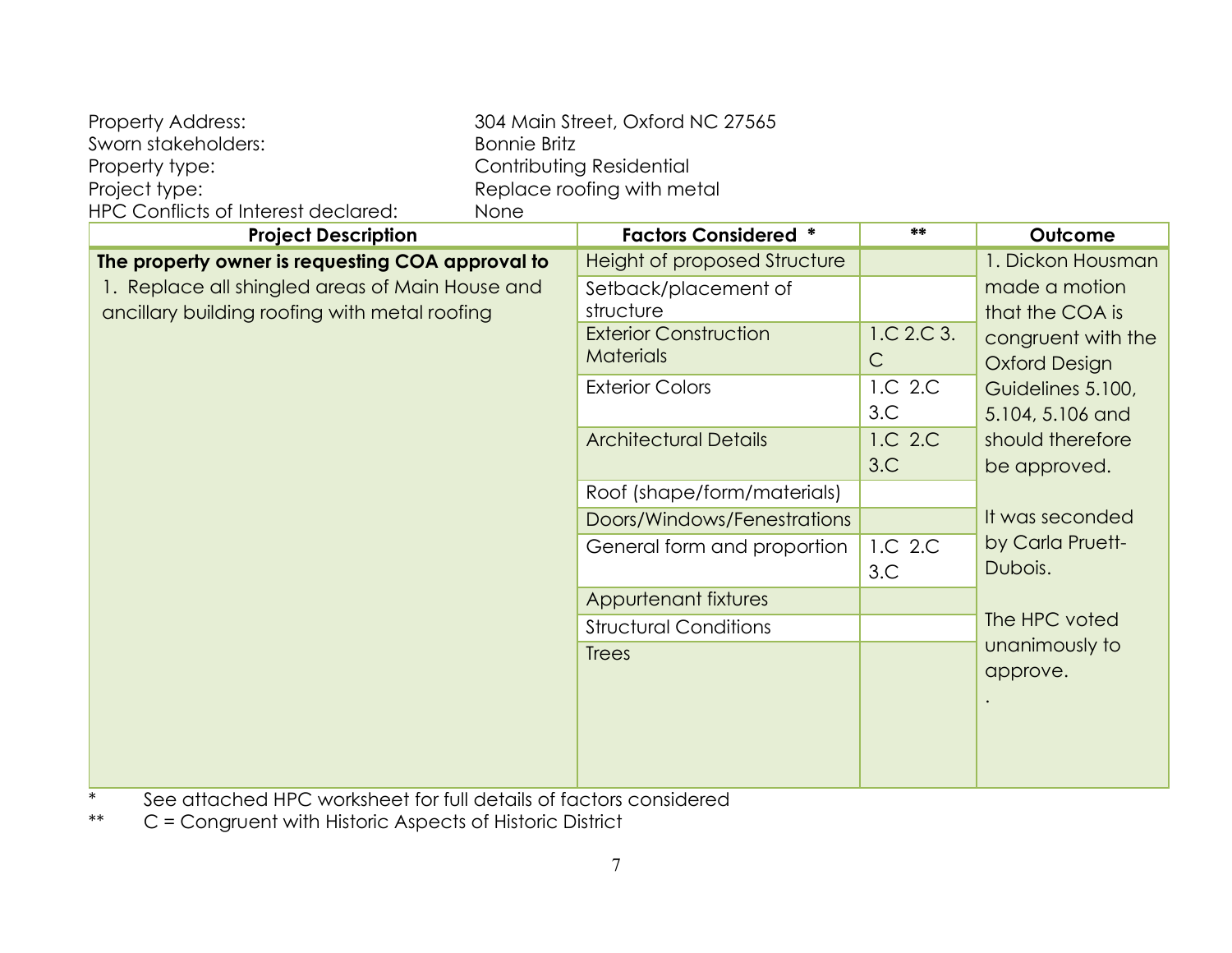NC = Not Congruent with Historic Aspects of Historic District

NA = This project does not impact this factor

### *Note for Lisa: update the section for 5.100 (listen to minutes at about 51 mins in the meeting)*

# **O ld B u s in es s**

| <b>Topic</b>                               | <b>Discussion</b>                                                                                                                                                                                                                                                                                                                                                                                                                                                                                                                                                                                                                                                                                                                                                                          | Outcome                                                                                                                                           |
|--------------------------------------------|--------------------------------------------------------------------------------------------------------------------------------------------------------------------------------------------------------------------------------------------------------------------------------------------------------------------------------------------------------------------------------------------------------------------------------------------------------------------------------------------------------------------------------------------------------------------------------------------------------------------------------------------------------------------------------------------------------------------------------------------------------------------------------------------|---------------------------------------------------------------------------------------------------------------------------------------------------|
| (1) HPC Public<br>Ledger Article           | Derreck shared that Jayne Kirkpatrick has the information and has<br>agreed to help the Commission write the article.                                                                                                                                                                                                                                                                                                                                                                                                                                                                                                                                                                                                                                                                      | (1) HPC Public Ledger<br><b>Article - Derreck will</b><br>reach out to Jayne and<br>provide updates.                                              |
| (1) Update Walking<br><b>Tour Pamphlet</b> | Derreck stated he met with Jeff Schons. He gave the original<br>pamphlet to Jeff. Jeff will work on creating a new pamphlet. Jeff<br>obtained printing estimates from the Orphanage printing. The<br>unfolded pamphlet size is 17 x 14. The cost for 150 copies is \$345,<br>200 for \$265 or 500 for \$349. The Commission has funds from the<br>grant that can be used. The Commission has a bit of money left<br>over to help cover the costs. Jeff Schons agreed to do the work<br>and Derreck suggested that the Commission should consider<br>paying him a fee for his time and work. Derreck and Dickon will<br>research how much the Commission should have to pay Jeff for his<br>service. The Commission and in kind can match counties tourism.<br>Invoice would show pro bono. | (1) Update Walking Tour<br><b>Pamphlet - Derreck and</b><br>Dickon will meet and<br>discuss funds and provide<br>an update at the next<br>meeting |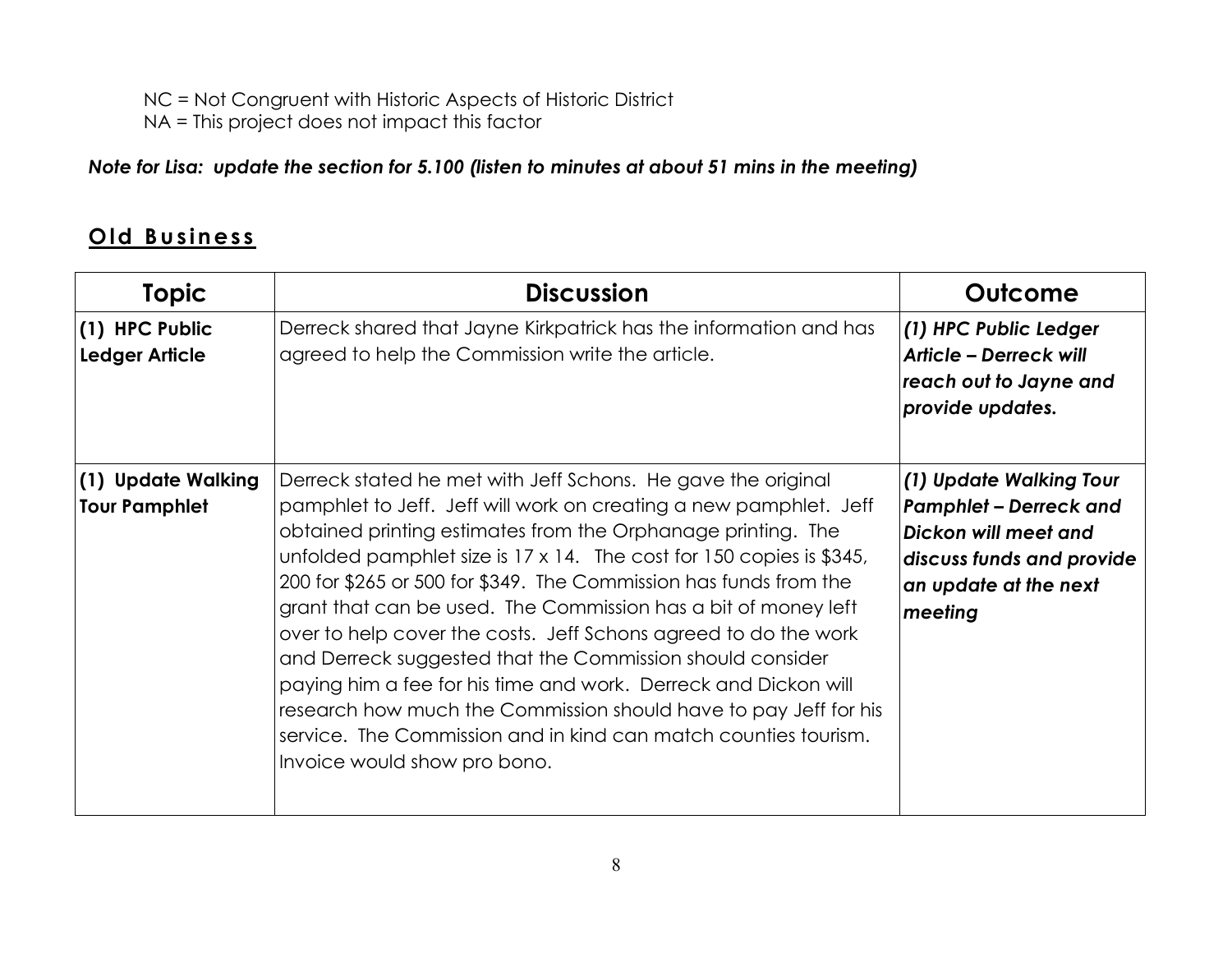|                                                                          | Markers update: Derreck and David will finalize plaques and cost<br>for the various options and discuss in February.                                                                                                                                                                                                                                                                                                       | <b>David and Derreck will</b><br>meet and discuss the cost<br>of the markers and<br>provide an update at the<br>next meeting.                             |
|--------------------------------------------------------------------------|----------------------------------------------------------------------------------------------------------------------------------------------------------------------------------------------------------------------------------------------------------------------------------------------------------------------------------------------------------------------------------------------------------------------------|-----------------------------------------------------------------------------------------------------------------------------------------------------------|
| (2) PocketSight<br><b>Audio Recordings</b>                               | Derreck stated PocketSight and cloud sites are set up. The<br>Commission will do 35 locations. 27 have been completed.<br>Derreck will finish the remaining recordings. He stated he would<br>have a couple of people walk the sights to ensure all homes are<br>accurately recorded. Carla and Lillie volunteered to do walk the<br>properties and confirm that the recordings can be heard and<br>review the recordings. | (2) PocketSight Audio<br><b>Recordings - Derreck will</b><br>send link to all members<br>and Carla and Lillie<br>volunteered to walk<br>around the homes. |
| (3) Update<br><b>Regarding Tree Work</b><br><b>Art on College Street</b> | Derreck stated that Cheryl sent out the information to the Board for<br>a COA submission. At this point, there is no update.                                                                                                                                                                                                                                                                                               | (3) Update regarding<br><b>Tree Work Art on College</b><br>Street - Derreck will send<br>updates to members<br>once received.                             |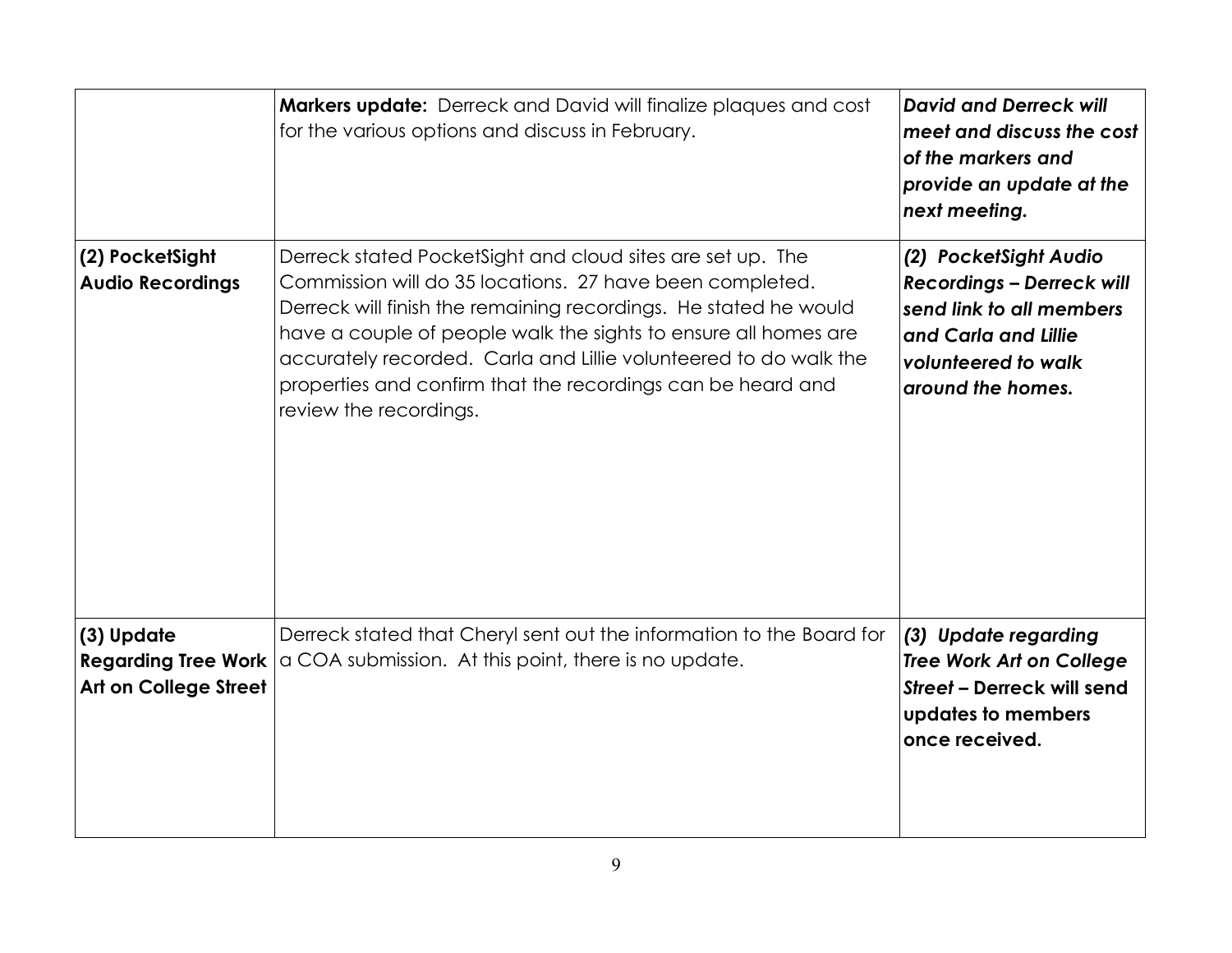# **New Business**

| Topic                                                  | <b>Discussion</b>                                                                                                                                                                                                                                                                                                                                                                  | Outcome                                                                                                |
|--------------------------------------------------------|------------------------------------------------------------------------------------------------------------------------------------------------------------------------------------------------------------------------------------------------------------------------------------------------------------------------------------------------------------------------------------|--------------------------------------------------------------------------------------------------------|
| (1) Welcome Our<br><b>Newest HPC</b><br><b>Members</b> | The Commission welcomed Carla Pruett-Dubois and Lillie Armstrong!<br>The Commission is happy to have both as members of the<br>Commission! Tony conducted the orientation of the new members.                                                                                                                                                                                      | (1) Welcome Our Newest<br><b>HPC Members</b>                                                           |
| (2) 2022 Goal Setting                                  | The following are the goals for the Commission:<br><b>HPC Stewardship</b><br><b>HPC Photo contest</b><br>HPC Public Ledger Article quarterly at least 4 per year<br>Oxford historic district site markers<br>HPC Community education session in Nov. 2022<br>Oxford Historic Walking Tours<br>Lighting of Greens event in December – Tony has possession of the<br><b>HPC</b> tent | (2) 2022 Goal Setting -<br>Derreck will meet with<br>Tony pick up the tent and<br>store with the city. |
| (3) Election of 2022<br><b>HPC Officers</b>            | The members voted in the below officers:<br>Chair - Derreck Brown                                                                                                                                                                                                                                                                                                                  | (3) Election of 2022 HPC<br><b>Officers-The Commission</b>                                             |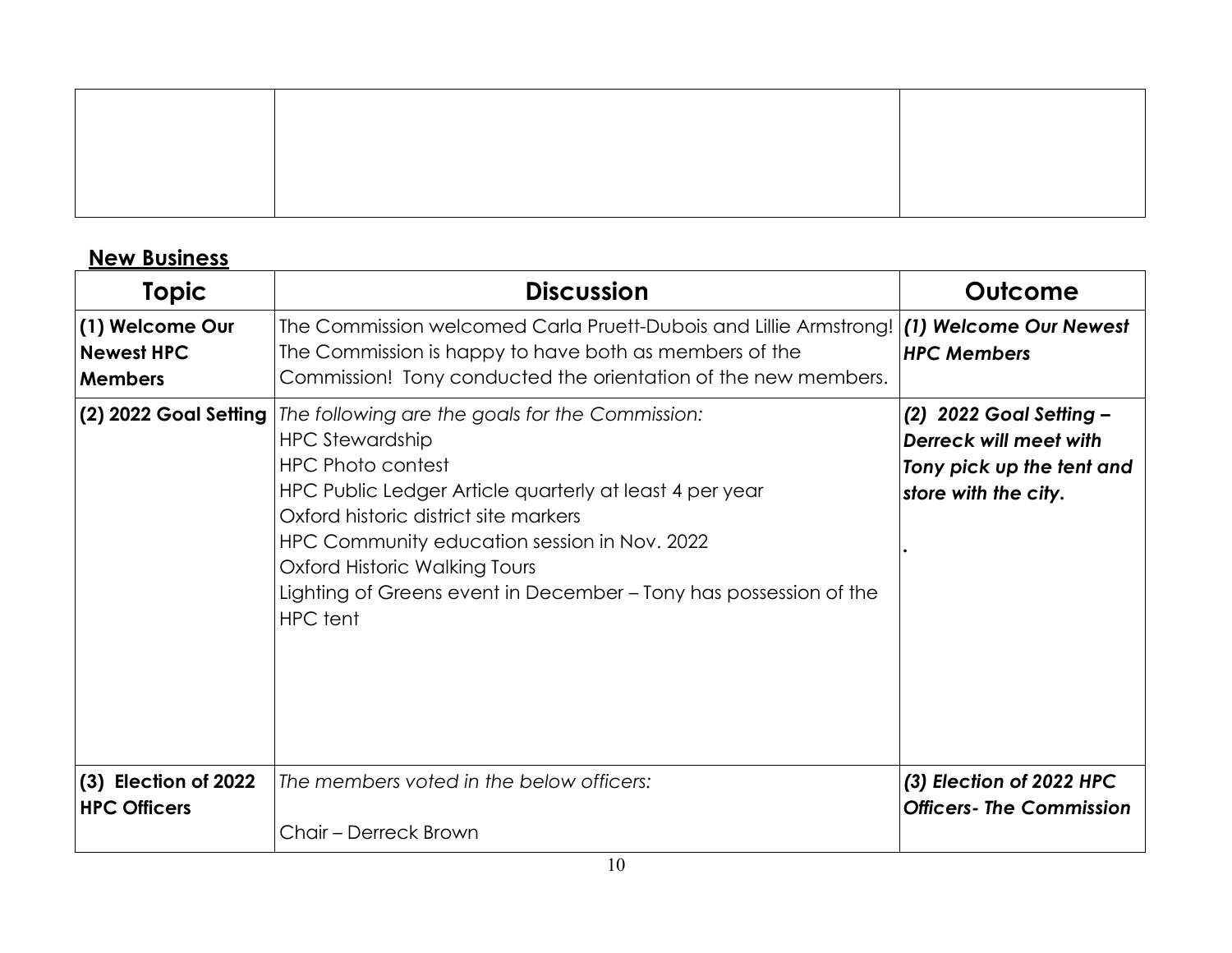|                                                                          | Vice Chair - Currently Tony Armento who leaves in June. David<br>Quinn was voted as new Vice Chair<br>Secretary - Lisa Schons<br>Treasurer - Dickon Housman<br>All members voted and agreed to the 2022 officers                                                                                                                                       | confirmed elected 2022<br>officers.                                       |
|--------------------------------------------------------------------------|--------------------------------------------------------------------------------------------------------------------------------------------------------------------------------------------------------------------------------------------------------------------------------------------------------------------------------------------------------|---------------------------------------------------------------------------|
| (4) Selection of 2022<br><b>Webmaster and</b><br><b>Project Managers</b> | <b>Webmaster:</b> Currently Lisa and Derreck are managers of the web<br>content. Lisa will continue in the Webmaster role.                                                                                                                                                                                                                             | (4) Selection of 2022<br><b>Webmaster and Project</b><br><b>Managers-</b> |
|                                                                          | <b>Project Manager for HPC photo contest:</b> Derreck was the manager<br>and has asked a member to help. He will provide assistance to the<br>person who takes on this position. Carla agreed to take on this<br>project manager position. Tony asked that the Commission<br>continue to obtain sponsorship for various categories for the<br>winners. |                                                                           |
|                                                                          | Tony reminded the Commission that the downtown economic<br>development corporation paid for the photos to be enlarged and<br>placed in the store front windows in Jan. and Feb. of 2019 and 2020.                                                                                                                                                      |                                                                           |
|                                                                          | <b>Project Manager:</b> HPC Stewardship Award - David Quinn<br><b>Project manager:</b> Welcome and visibility committee - Dickon and<br>Lillie                                                                                                                                                                                                         |                                                                           |
| (5) Renewal of<br><b>Confirmation of the</b>                             | Derreck reminded everyone to sign and return the code of ethics<br>documentation. Derreck would like all documentation sent to him<br>prior to the Feb. meeting.                                                                                                                                                                                       | (5) Renewal of<br>confirmation of the Oxford<br><b>HPC Code of Ethics</b> |